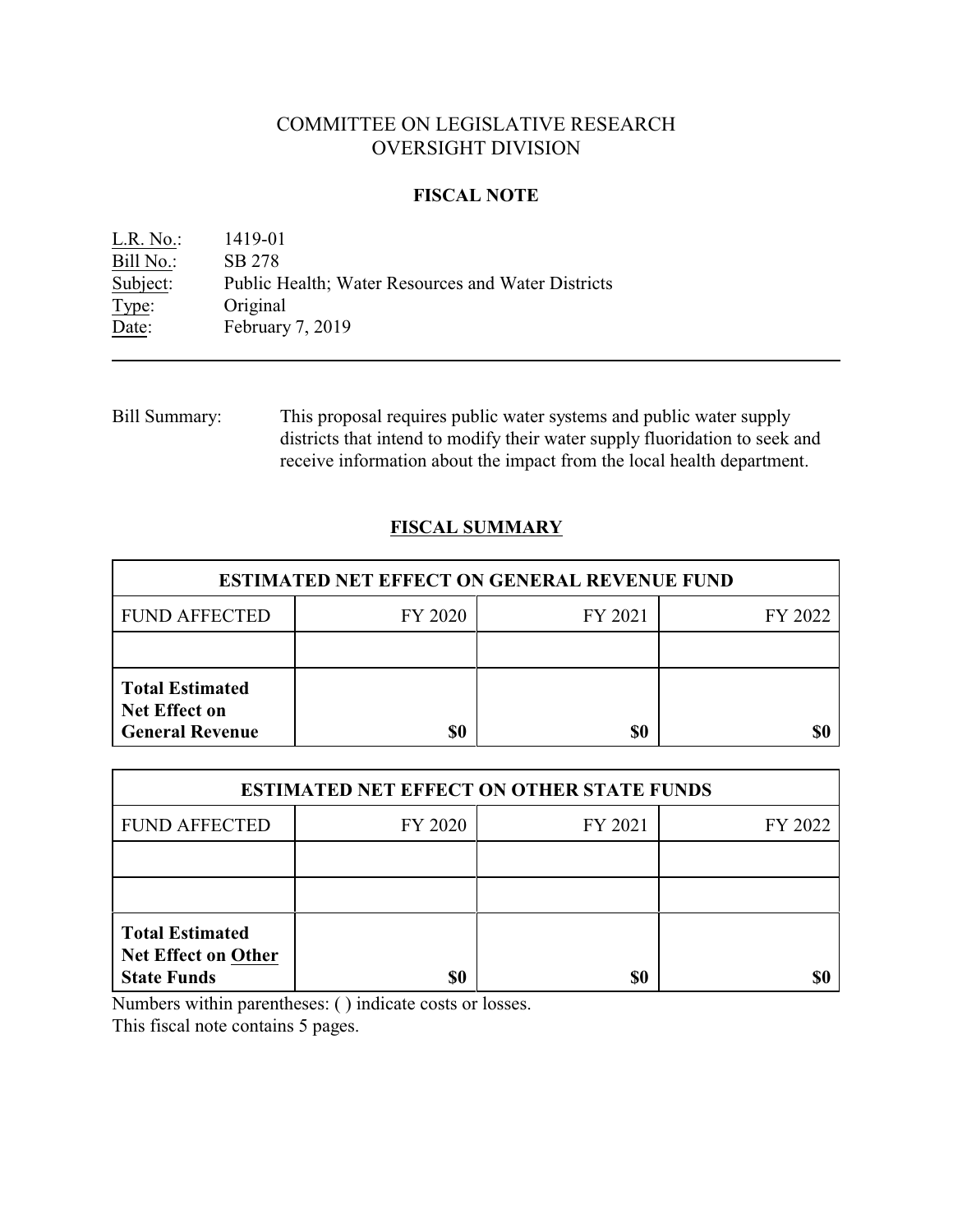L.R. No. 1419-01 Bill No. SB 278 Page 2 of 5 February 7, 2019

| <b>ESTIMATED NET EFFECT ON FEDERAL FUNDS</b>                        |         |         |         |  |
|---------------------------------------------------------------------|---------|---------|---------|--|
| <b>FUND AFFECTED</b>                                                | FY 2020 | FY 2021 | FY 2022 |  |
|                                                                     |         |         |         |  |
|                                                                     |         |         |         |  |
| <b>Total Estimated</b><br>Net Effect on All<br><b>Federal Funds</b> | \$0     | \$0     |         |  |

| <b>ESTIMATED NET EFFECT ON FULL TIME EQUIVALENT (FTE)</b>    |         |         |         |  |
|--------------------------------------------------------------|---------|---------|---------|--|
| <b>FUND AFFECTED</b>                                         | FY 2020 | FY 2021 | FY 2022 |  |
|                                                              |         |         |         |  |
|                                                              |         |         |         |  |
| <b>Total Estimated</b><br><b>Net Effect on</b><br><b>FTE</b> |         |         |         |  |

 $\Box$  Estimated Net Effect (expenditures or reduced revenues) expected to exceed \$100,000 in any of the three fiscal years after implementation of the act.

| <b>ESTIMATED NET EFFECT ON LOCAL FUNDS</b> |                  |                  |                  |  |
|--------------------------------------------|------------------|------------------|------------------|--|
| <b>FUND AFFECTED</b>                       | FY 2020          | FY 2021          | FY 2022          |  |
| <b>Local Government</b>                    | \$0 or (Unknown) | \$0 or (Unknown) | \$0 or (Unknown) |  |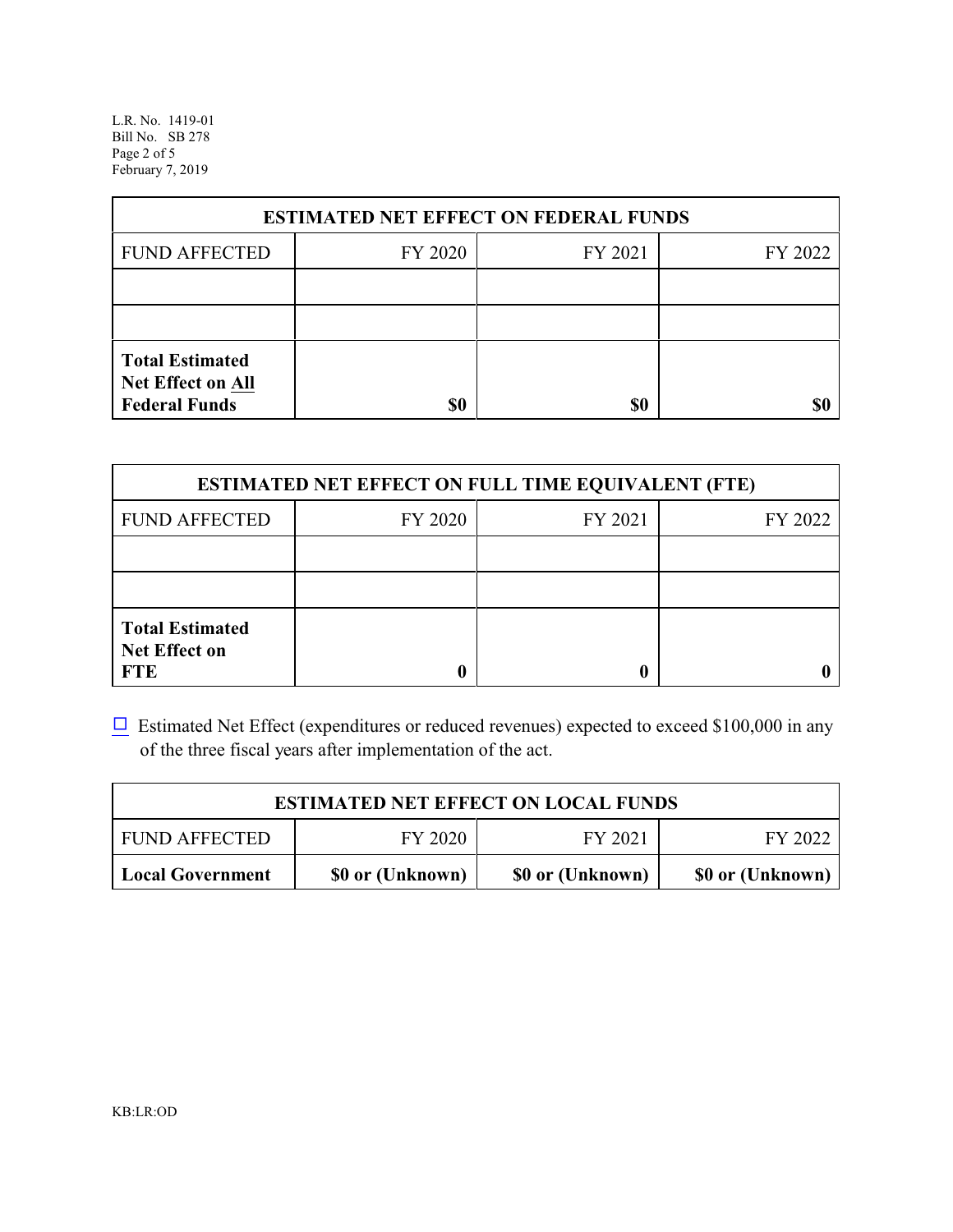L.R. No. 1419-01 Bill No. SB 278 Page 3 of 5 February 7, 2019

### **FISCAL ANALYSIS**

### ASSUMPTION

Officials from the **Department of Health and Senior Services** and **Department of Natural Resources** each assume the proposal will have no fiscal impact on their respective organizations.

**Oversight** notes that the agencies mentioned above have stated the proposal would not have a direct fiscal impact on their organization. Oversight does not have any information to the contrary. Therefore, Oversight will reflect a zero impact on the fiscal note for these agencies.

Officials from the **Andrew County Health Department (ACHD)**, the **Columbia/Boone County Department of Public Health and Human Services (PHHS)**, and the **Clay County Public Health Center (CCPHC)** each assume this proposal will result in unknown costs. The proposal requires their agency to provide information on the impact of public water fluoridation to any public water supply which intends to modify the fluoridation of its water supply. It is unknown how many public water supplies in their counties will seek to change their fluoridation practices. It is also unknown how often they may seek to change fluoridation practices. The proposal will require their agencies to research fluoridation impacts and remain current on such research.

Officials from the **Osage County Health Department** assume the proposal will have no fiscal impact on their organization.

**Oversight** assumes local public health agencies (LPHAs) could incur some costs related to this proposal; however, Oversight notes these costs are unknown based on the information provided. Therefore, Oversight will reflect a potential "Unknown" cost to local public health agencies depending if this situation occurs.

Oversight only reflects the responses that we have received from state agencies and political subdivisions; however, other water districts and LPHA's were requested to respond to this proposed legislation but did not. For a general listing of political subdivisions included in our database, please refer to [www.legislativeoversight.mo.gov.](http://www.legislativeoversight.mo.gov.)

| <b>FISCAL IMPACT - State Government</b> | FY 2020<br>$(10 \text{ Mo.})$ | FY 2021    | FY 2022    |
|-----------------------------------------|-------------------------------|------------|------------|
|                                         | <u>\$0</u>                    | <u>\$0</u> | <u>\$0</u> |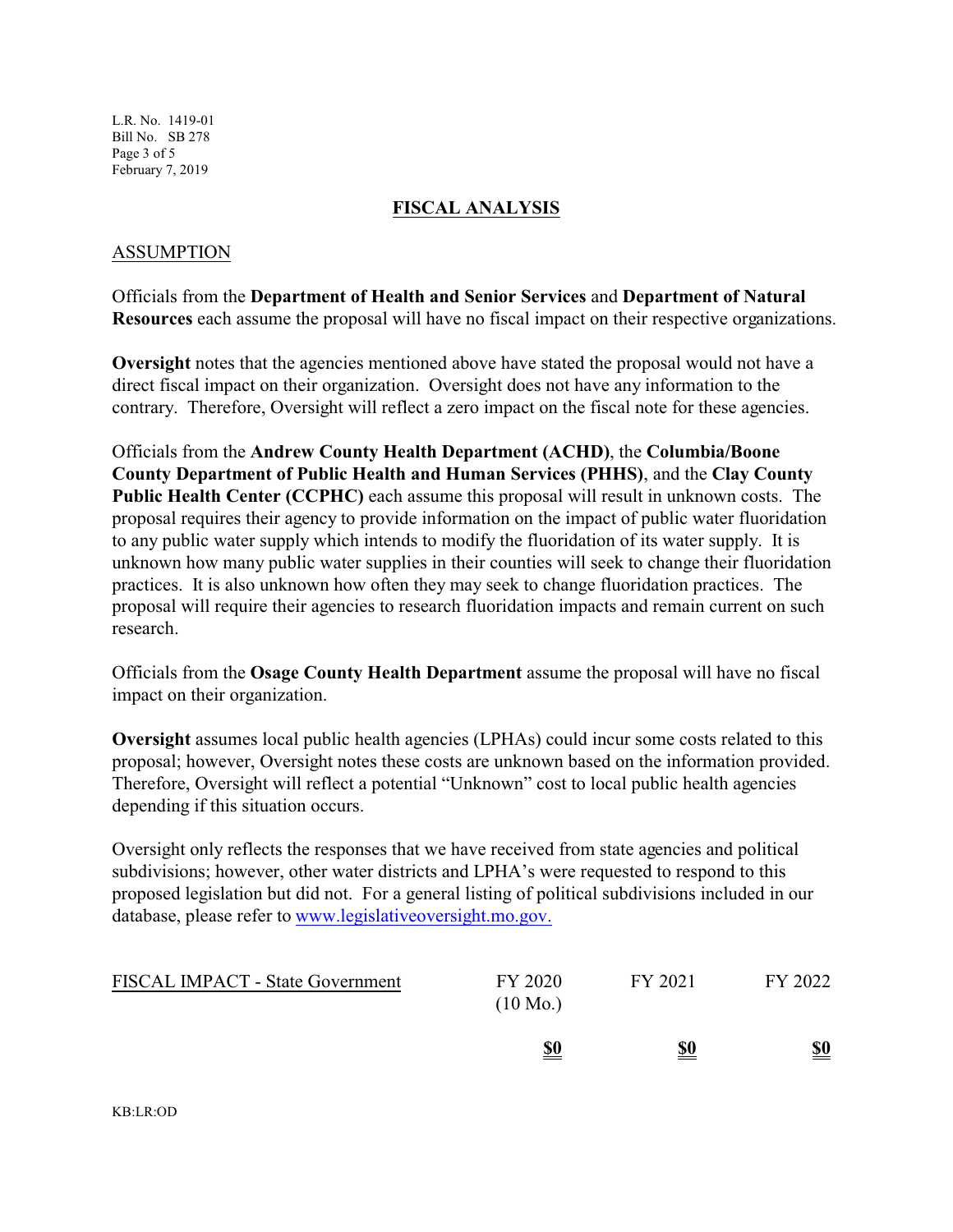L.R. No. 1419-01 Bill No. SB 278 Page 4 of 5 February 7, 2019

| FISCAL IMPACT - Local Government                                                | FY 2020<br>$(10 \text{ Mo.})$ | FY 2021                    | FY 2022                    |
|---------------------------------------------------------------------------------|-------------------------------|----------------------------|----------------------------|
| <b>LOCAL PUBLIC HEALTH</b><br><b>AGENCIES</b>                                   |                               |                            |                            |
| Cost - LPHA's - to implement this<br>proposal                                   | \$0 or<br>(Unknown)           | \$0 or<br>(Unknown)        | \$0 or<br>(Unknown)        |
| <b>ESTIMATED NET EFFECT ON</b><br><b>LOCAL PUBLIC HEALTH</b><br><b>AGENCIES</b> | <u>\$0 or</u><br>(Unknown)    | <u>\$0 or</u><br>(Unknown) | <u>\$0 or</u><br>(Unknown) |

#### FISCAL IMPACT - Small Business

No direct fiscal impact to small businesses would be expected as a result of this proposal.

#### FISCAL DESCRIPTION

This act requires any public water system or public water supply district that intends to modify the fluoridation of its water supply to seek and receive information about the impact of public water fluoridation from the local health department.

This legislation is not federally mandated, would not duplicate any other program and would not require additional capital improvements or rental space.